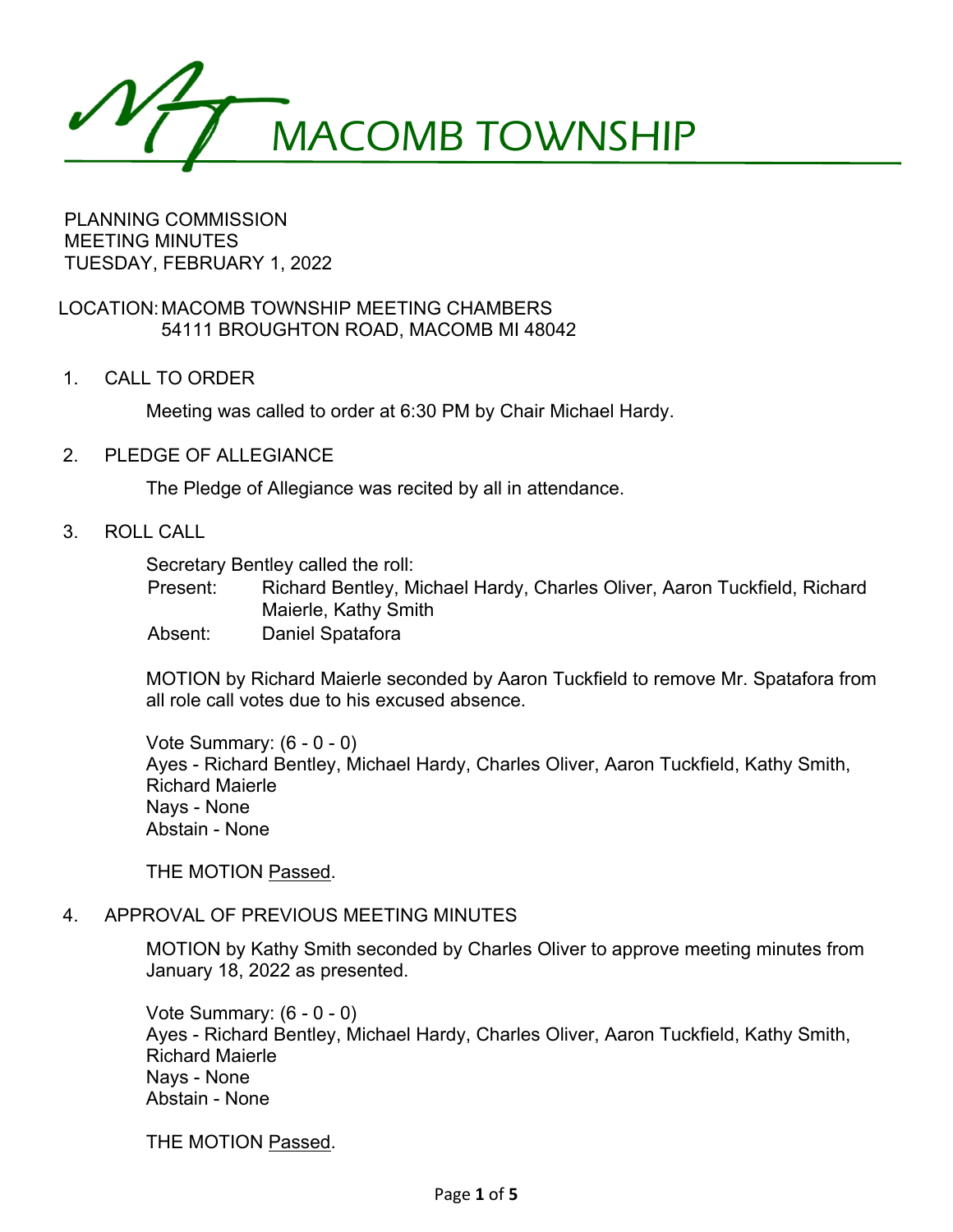5. APPROVAL OF AGENDA

MOTION by Aaron Tuckfield seconded by Richard Bentley to approve the agenda as presented.

Vote Summary: (6 - 0 - 0) Ayes - Richard Bentley, Michael Hardy, Charles Oliver, Aaron Tuckfield, Kathy Smith, Richard Maierle Nays - None Abstain - None

THE MOTION Passed.

# 6. NEW BUSINESS / PUBLIC HEARINGS

A. **Extension of Time on Preliminary Plan; Cortona Park Site Condominium** Permanent Parcel #08-05-100-021; Located on the south side of 26 Mile Road, east of Romeo Plank Road; Section 5; Salvatore DiMercurio, Petitioner

MOTION by Richard Bentley seconded by Richard Maierle to **Recommend approval to the Township Board of Trustees for Extension of Time on the Preliminary Plan; Cortona Park Site Condominium, for a duration of one year.** Permanent Parcel #08-05-100-021; Located on the south side of 26 Mile Road, east of Romeo Plank Road, Section 5, Salvatore DiMercurio, Petitioner

Vote Summary: (6 - 0 - 0) Ayes - Richard Bentley, Michael Hardy, Charles Oliver, Aaron Tuckfield, Kathy Smith, Richard Maierle Nays - None Abstain - None

THE MOTION Passed.

# B. **Site Plan; Allied Photo Chemical**

Permanent Parcel #08-18-400-025; Located north of 23 Mile Road, 1/2 mile west of Romeo Plank Road; Section 18; Francis Boji, Petitioner

MOTION by Aaron Tuckfield seconded by Richard Maierle to open the Public Hearing at 6:55 PM.

Permanent Parcel #08-18-400-025; Located north of 23 Mile Road, 1/2 mile west of Romeo Plank Road, Section 18; Francis Boji, Petitioner

Vote Summary: (6 - 0 - 0) Ayes - Richard Bentley, Michael Hardy, Charles Oliver, Aaron Tuckfield, Kathy Smith, Richard Maierle Nays - None Abstain - None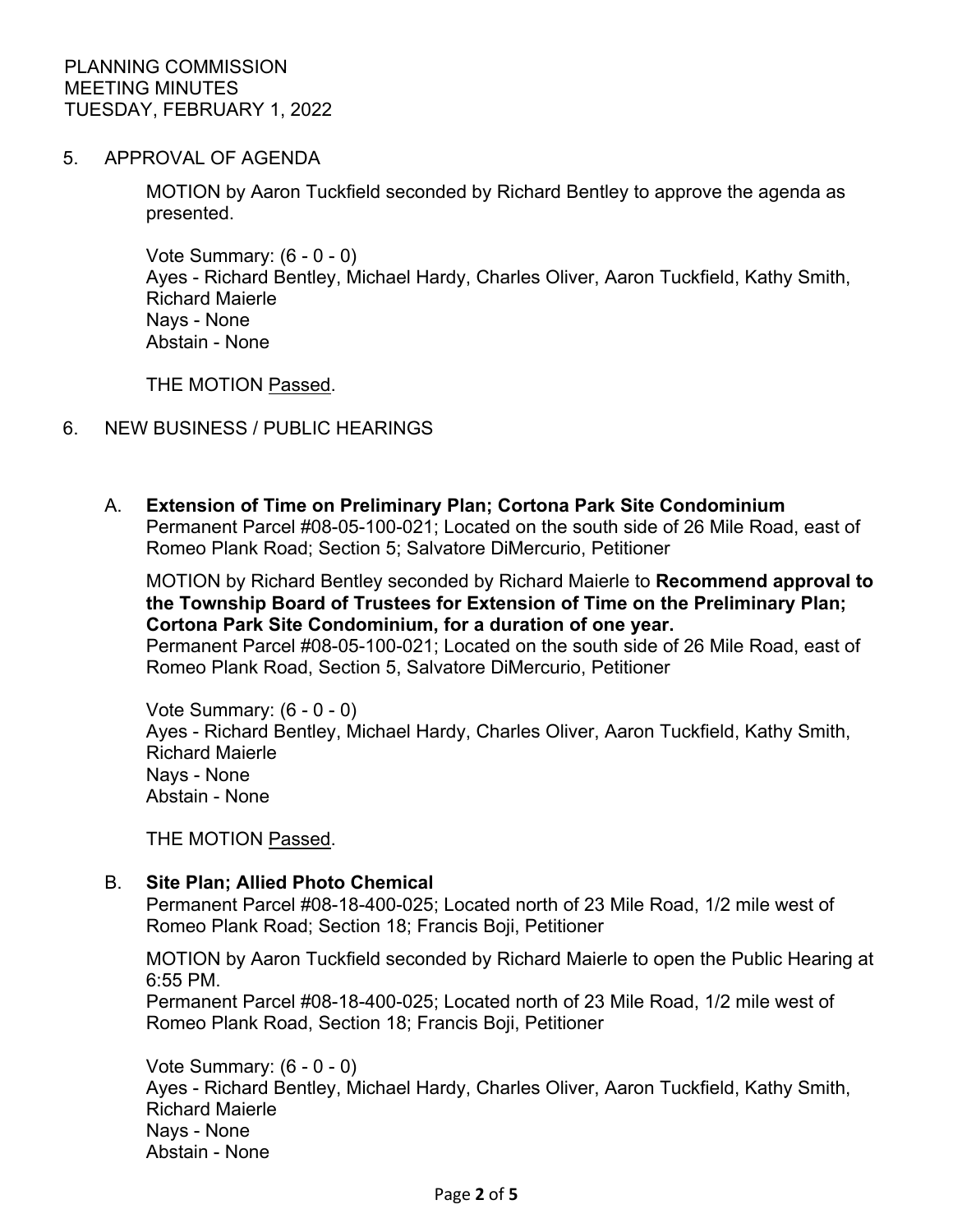THE MOTION Passed.

No residents spoke in regards to this item.

MOTION by Charles Oliver seconded by Richard Maierle to close the Public Hearing at 6:56 PM Permanent Parcel #08-18-400-025; Located north of 23 Mile Road, 1/2 mile west of Romeo Plank Road, Section 18; Francis Boji, Petitioner

Vote Summary: (6 - 0 - 0) Ayes - Richard Bentley, Michael Hardy, Charles Oliver, Aaron Tuckfield, Kathy Smith, Richard Maierle Nays - None Abstain - None

THE MOTION Passed.

MOTION by Aaron Tuckfield seconded by Charles Oliver to **Approve Site Plan; Allied Photo Chemical**

Permanent Parcel #08-18-400-025; Located north of 23 Mile Road, 1/2 mile west of Romeo Plank Road, Section 18; Francis Boji, Petitioner

Vote Summary: (6 - 0 - 0) Ayes - Richard Bentley, Michael Hardy, Charles Oliver, Aaron Tuckfield, Kathy Smith, Richard Maierle Nays - None Abstain - None

THE MOTION Passed.

C. Review of the 2021 Annual Report

Planning Director Mr. Bocks spoke in regards to the 2021 Annual Review and mentioned attendance needed to be added to the report.

Vice Chair Tuckfield requested that an executive summary be added to the 2021 Annual Report.

Secretary Bentley requested the description for Section 10.2609 (b) be cleaned up.

D. Annual Review of Planning Commission By-Laws

Vice Chair Tuckfield expressed concerns in regards to Article VI (H) about the process of releasing the Planning Commission information to the public. It was discussed that the bylaws currently state information can be released via a Freedom of Information Act request. Mr. Bock stated that legal counsel can review the possibility for alternate options.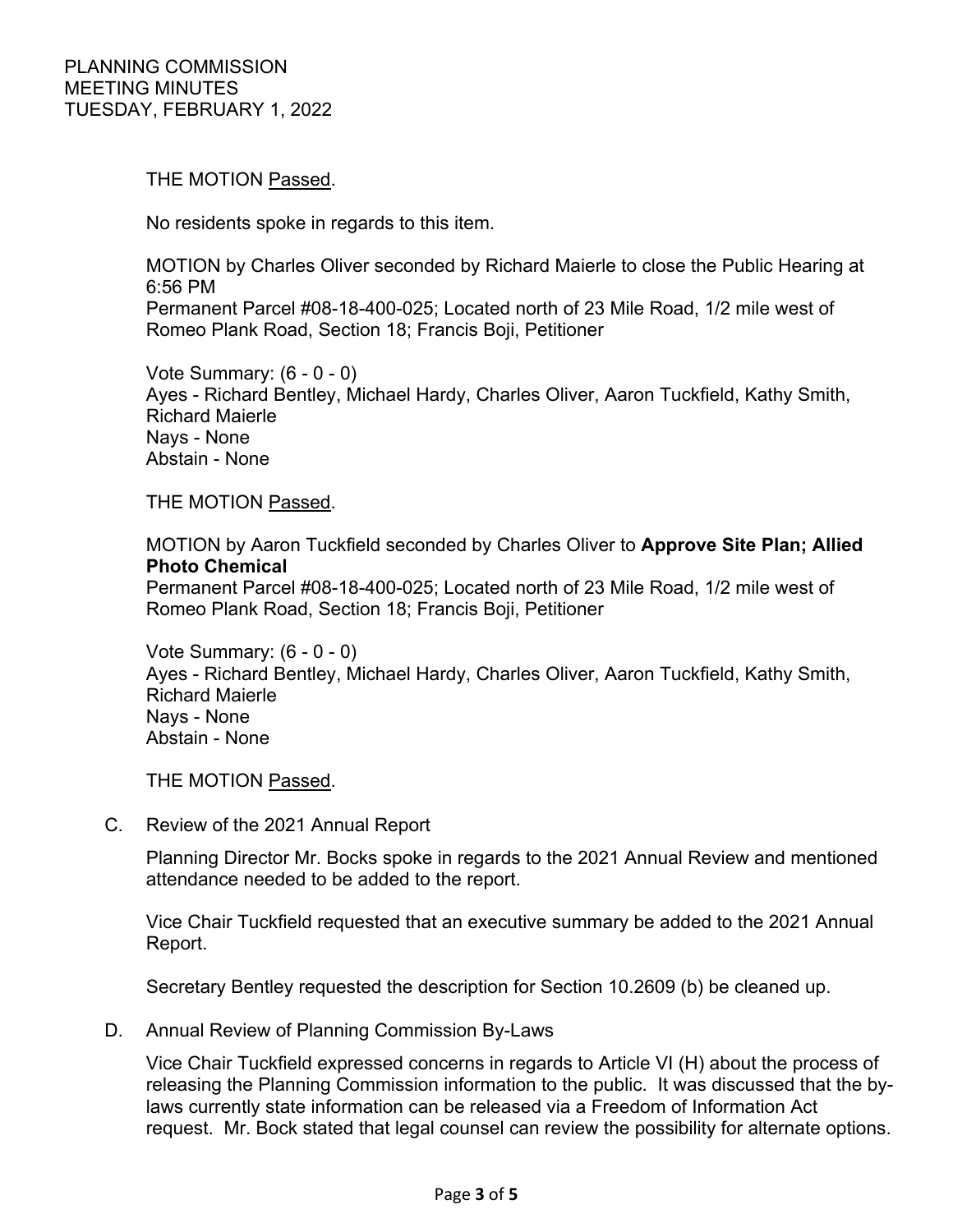Secretary Bentley addressed Article VI (I), which states modifications to the meeting minutes that need to be struck through in the adopted version. Mr. Bocks stated that it only needs to be done if the draft minutes have been publicly viewed.

Secretary Bentley expressed concerns about Article VI (F) (6), which states that questions should be addressed prior to the closing of the public hearing to allow for additional discussion by the public; however, that process has not been followed. Mr. Bocks stated that he would modify the order of Article 6(F) to reflect the current order the commission follows.

Secretary Bentley had concern in regards to Article IV (A) (4), in that it doesn't mention a requirement for a Zoning Board of Appeals representative and he requested that the revised copy of the By-Laws should have that added.

Lastly, Secretary Bentley made mention of the change to Article VI (N) in that ground signs need to be struck through as they are now part of the Building Department.

MOTION by Richard Bentley seconded by Richard Maierle to request strike outs and revisions to the presented by-laws as requested in the discussion.

Vote Summary: (6 - 0 - 0) Ayes - Richard Bentley, Michael Hardy, Charles Oliver, Aaron Tuckfield, Kathy Smith, Richard Maierle Nays - None Abstain - None

THE MOTION Passed.

7. OLD BUSINESS

None

8. PUBLIC COMMENTS ON NON-AGENDA ITEMS

None

9. COMMISSIONER COMMENTS

None

# 10. MACOMB TOWNSHIP BOARD OF TRUSTEES LIAISON UPDATE

Board of Trustee Liaison Charles Oliver spoke in regards to the two new positions the Board of Trustees created and congratulated the new Chief Financial Officer, Stacy Smith, and the new Land Development Director, Jim Van Tiflin, on their promotions.

Mr. Oliver also mentioned the grant writer is pursuing a grant that would allow the Township to use funds for sidewalks and connecting parks. The grant could be up to \$450,000.